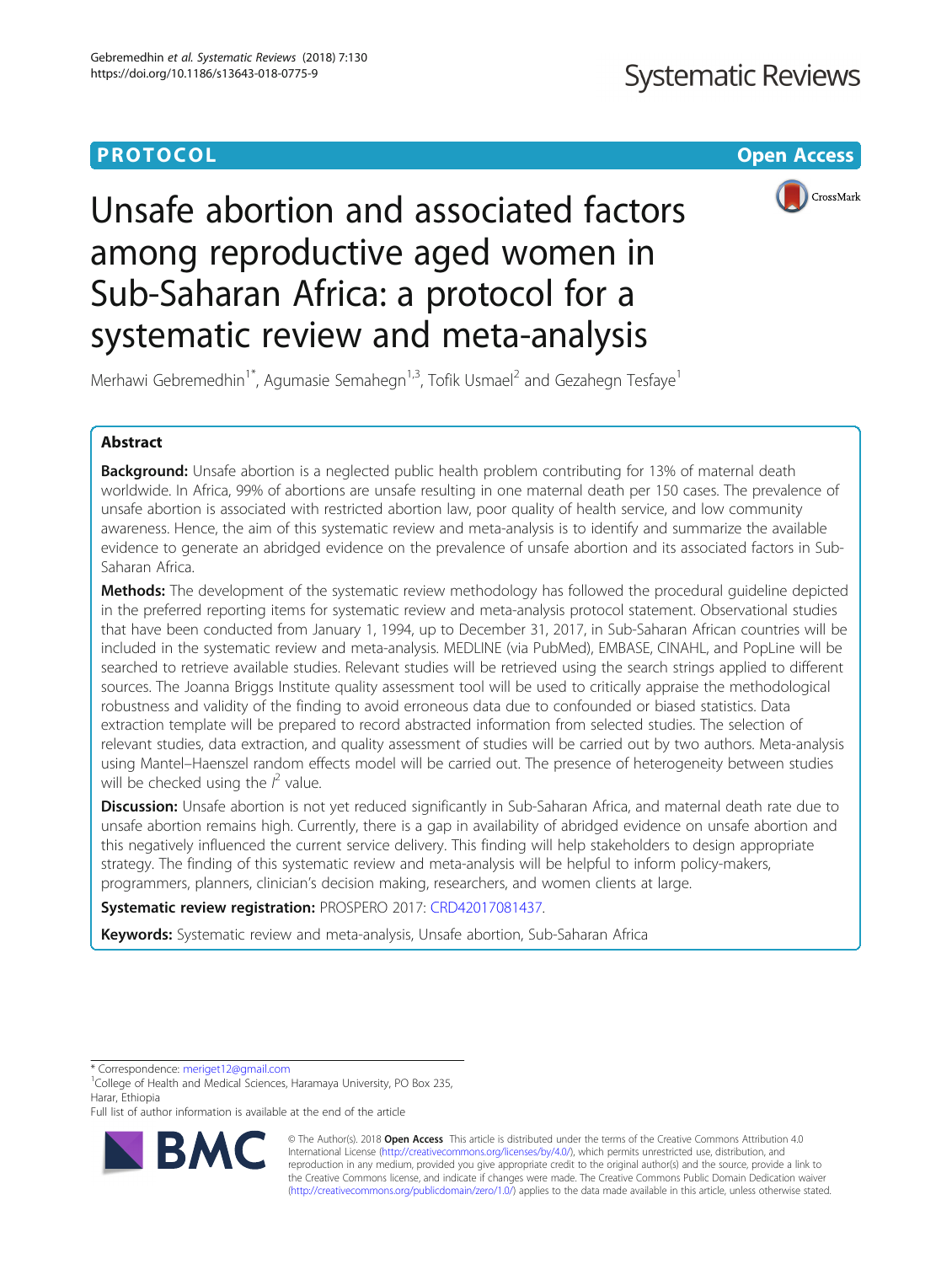## Background

Unsafe abortion is entirely preventable. However, it remains pandemic and serious public health issue worldwide [[1](#page-4-0)–[4\]](#page-4-0). The World Health Organization (WHO) defines unsafe abortion as a procedure of pregnancy termination either by persons lacking the necessary skills or in an environment that does not conform to minimal medical standards or both [[5](#page-4-0)]. Unsafe abortion is a neglected problem of health care in developing countries [[4\]](#page-4-0). Despite technological advancements in health care, unsafe abortion remained essentially unchanged worldwide [\[6](#page-4-0)]. Unsafe abortion is identified as one of the major cause of maternal morbidity and mortality [[7\]](#page-4-0). In Sub-Saharan Africa (SSA), abortion is more common and it tends to be clandestine and unsafe that has a substantially contribution to maternal mortality [[8\]](#page-4-0).

Worldwide, 210 million women become pregnant each year. Of these, 80 million pregnancies are unplanned. Out of these, 46 million pregnancies terminated each year, and 19 million ends with unsafe abortion  $[1-4]$  $[1-4]$  $[1-4]$  $[1-4]$ . More than 97% of unsafe abortions take place in developing countries [[2,](#page-4-0) [4](#page-4-0), [9](#page-4-0), [10\]](#page-4-0). Globally, unsafe abortion increased from 44% in 1995 to 49% in 2008 [[2](#page-4-0), [10](#page-4-0)]. In 2000, the WHO estimates that one in ten pregnancies end up with unsafe abortion, giving one unsafe abortion to seven live births ratio. Likewise, 68,000 women die due to unsafe abortion each year, and the risk of maternal death is high in developing countries (1 in 270 unsafe abortion) [[4\]](#page-4-0).

The maternal death associated with unsafe abortion was 37 deaths per 100,000 live births in SSA, 23 per 100,000 in Latin America and the Caribbean, and 12 per 100,000 in South Asia [\[1](#page-4-0)]. The WHO (2008) estimates that unsafe abortion contributes for 13% of maternal death, worldwide. However, in Africa, the contribution of unsafe abortion is too high which is 2.4 million unsafe abortions occurred in eastern Africa in 2008. Globally, 40% of reproductive aged women live in countries with highly restrictive abortion law [\[11\]](#page-4-0). In Africa, over 4 million unsafe abortions are carried out yearly; mostly on poor, rural, and young women lacking information on availability of safe abortion care. About 99% of all abortions carried out in Africa are unsafe, and the risk of maternal death from an unsafe abortion is one in every 150 procedures which is the highest in the world [\[12,](#page-4-0) [13](#page-4-0)].

The prevalence of unsafe abortion is attributable to poverty, social inequity, and denial of women's human rights [[1\]](#page-4-0). Countries with restricted abortion or where abortions are clandestine and unsafe, its consequences to women's health are harmful, particularly for young, poor, and low-education women [\[3,](#page-4-0) [14](#page-4-0)]. Unsafe abortion is practiced using different methods such as use of oral and injectable items, vaginal preparations, intrauterine foreign bodies, and trauma to the abdomen [\[13](#page-4-0)]. Significant

proportion of women (20–50%) with unsafe abortion develop complications that lead to hospital admission. These complications include hemorrhage, sepsis, peritonitis, and trauma to the cervix, vagina, uterus, and abdominal organs [[2](#page-4-0)]. The Sustainable Development Goals (SDG) aim to reduce global maternal mortality ratio from 216 to 70 per 100, 000 live births by 2030. Therefore, in order to contribute to this goal, developing countries need to legalize abortion and improve health care system to reduce abortion-related maternal deaths [\[2,](#page-4-0) [15\]](#page-4-0). Hence, the main purpose of this systematic review and meta-analysis is to identify and summarize the available evidence to determine prevalence of unsafe abortion among women in the reproductive age and associated factors in SSA.

## **Methods**

## Development review protocol and registration

The development of the review methodology has followed the procedural guideline that was endorsed by the preferred reporting items for systematic review and meta-analysis protocol (PRISMA-P) statement [\[16\]](#page-4-0), and all of the items in the checklist were completed (see Additional file [1\)](#page-3-0). The review protocol has been registered in international prospective register of systematic reviews (PROSPERO) with trial registration number (CRD42017081437).

#### Data source and searching strategies

The search of studies will be carried out by (MG and GT). Published and unpublished studies written in English will be retrieved and included into the review process. Databases such as MEDLINE (via PubMed), EMBASE, CINAHL, and POPLINE will be searched for studies that had been conducted since January 1, 1994. Relevant sources such as Google search engine, Google scholar, and WHO websites will be searched. In addition, experts on the field will be consulted to retrieve unpublished studies. The year 1994 was chosen because the international community recognized the pressing need to address unsafe abortion at the International Conference on Population and Development (ICPD) in the year 1994 [[17](#page-4-0)] and many African countries endorsed semi-restricted abortion law since 1994 [\[18\]](#page-4-0). The search strings will emerge from the following keywords (unsafe abortion, induced abortion, abortion, Sub-Saharan Africa, or African South of Sahara). Depending on the specific requirement of the database, the search string will be modified, and relevant studies using search strings will be identified. The combinations of free keywords and MeSH (medical sub-headings) will be extensively used in the search process. The reference lists of relevant studies will also be reviewed for sources that may have been missed in the database search. The search strategy developed for selected database is attached (see Additional file [2\)](#page-3-0).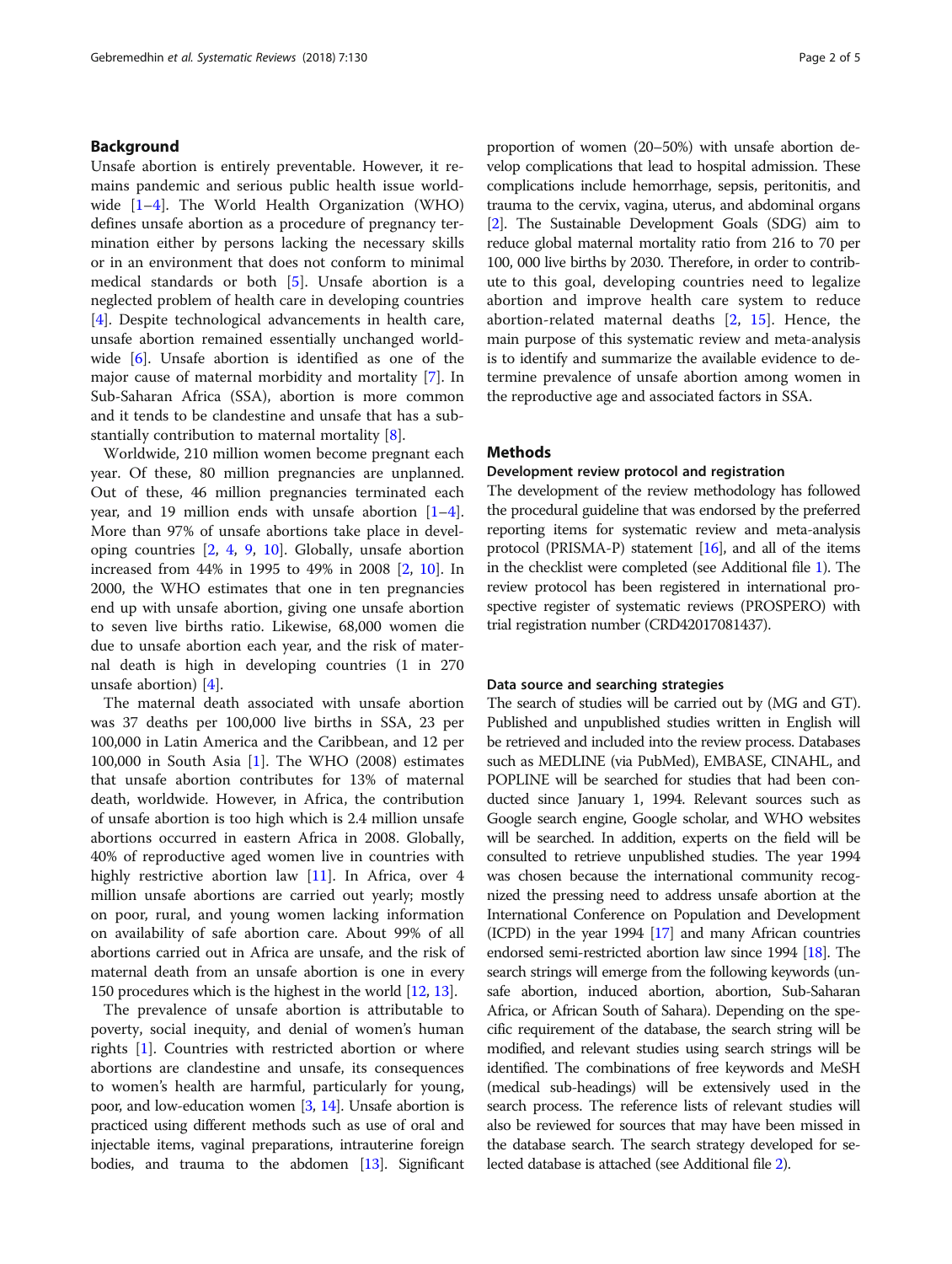## Eligibility criteria

All observational studies (cross-sectional, case-control, and cohort) and survey reports will be included in the systematic review. However, case reports, case series, commentaries, and editorials will be excluded from the review. All studies with primary objective to determine the prevalence of unsafe abortion and/or its associated factors among reproductive aged women in Sub-Saharan Africa will be considered [[8\]](#page-4-0).

We will consider studies that defined unsafe abortion based on WHO definition [\[19](#page-4-0)]; WHO defines unsafe abortion as a procedure of pregnancy termination either by persons lacking the necessary skills or in an environment that does not conform to minimal medical standards or both. We will also include community or facility-based studies that used either primary or secondary data. We will include studies that had mainly reported prevalence of unsafe abortion and its associated factors. However, as far as our primary aim is to determine the prevalence of unsafe abortion, studies that reported only prevalence of unsafe abortion but not associated factors will be included. In addition, studies that at least had test statistics that measured association between predictor variables with unsafe abortion will be considered to identify the associated factors. The studies should have a crosstab showing difference in prevalence of unsafe abortion in the categories of the exposure variables. We will exclude studies that only investigated unsafe abortion with qualitative approach. If we come across studies that have both quantitative and qualitative study finding, we will only consider the quantitative findings.

### Selection of studies

We will export all retrieved studies into the Endnote citation management software [[20\]](#page-4-0). Initially, duplicated studies will be removed from the citation manger. The two authors (MG and AS) will independently screen the studies based on information contained in the titles and abstract based on the inclusion criteria. Studies that clearly mentioned unsafe abortion among reproductive aged women will be selected for the next step of evaluation. Consequently, studies that have been eligible based on their title and abstract will be further screened by GT and TU. Based on title and abstract assessment, the studies will be classified as included, excluded, and undecided studies. For studies that will be categorized as included and undecided, we will further examine and evaluate full texts of the studies for eligibility. The full-text screening will be carried out by GT and AS. Studies that will not be eligible based on the full-text assessment will be excluded and reasons will be described for their exclusion. Studies that will pass through this selection process will be included in qualitative and quantitative synthesis. During screening of the studies, any disagreement among reviewers will be resolved by discussion and reach common understanding. The study selection process flow diagram is adapted from PRISMA guideline  $[16]$  $[16]$  (see Additional file [3\)](#page-3-0).

### Quality assessment

Studies will be critically evaluated for their validity of the findings. To determine the methodological robustness and validity of the findings of the studies, we will use the JBI (Joanna Briggs Institute) tool for assessing the quality of evidence. Particular attention will be given to clear statement of the objective of the study, sampling techniques, precision of measurement of outcomes of interest and exposure variables, as well as documentation of sources of bias or confounding. The two review authors (GT and AS) will check the scientific quality of the studies independently using quality assessment tool mentioned above. In case of uncertainties, it will be resolved by joint discussion between them.

### Data extraction

Data extraction template will be constructed on Microsoft Excel (2013). The two authors (MG and TU) will extract data systematically and stored using data extraction form. Piloting of the data extraction form will be carried out before the beginning of the actual data extraction. Study description tables will be used to record the type of study design, aim, sample size, primary outcomes of interest (prevalence of unsafe abortion), and secondary outcome (associated factors). Numerical data (frequency) will also be extracted and recorded in Microsoft Excel sheet. The systematic review and meta-analysis working group will contact authors of the studies to request for details through email in case of missing data, incomplete report, or any uncertainties.

## Data synthesis and statistical analysis

The data will first be presented using narrative synthesis of the included studies. A summary table will be prepared to describe characteristics (author-date, country, design, aim, sampling method, sample size, response rate, and key findings) of the included studies. The presence of statistical heterogeneity will be checked by using the Cochran Q test. The level of heterogeneity among the studies will be quantified using the  $I^2$  statistics where substantial heterogeneity will be assumed if the  $I^2$  value is ≥ 60%. We will also check the presence of publication bias using funnel plot if more than ten studies are included. We will also do Egger's and Beggar's test to check publication bias [[21\]](#page-4-0). To pool prevalence of unsafe abortion, we will conduct meta-analysis using Comprehensive Meta-analysis software [\[22](#page-4-0)]. We will use the random effects model and the raw numerical data (number of unsafe abortions  $(n)$  and total sample size  $(N)$ )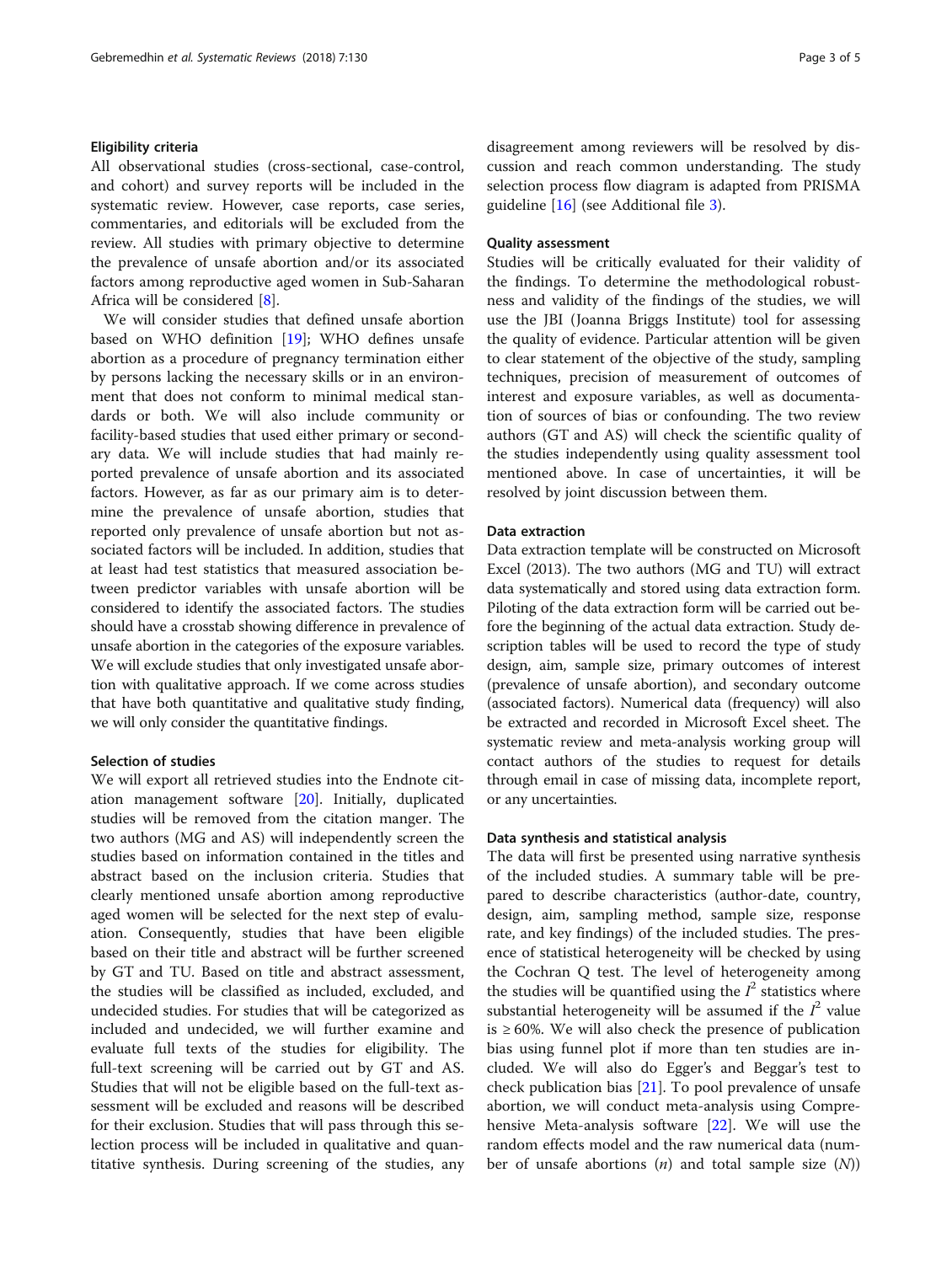<span id="page-3-0"></span>from each study. We hypothesize that the legal and illegal status of abortion influences the magnitude of unsafe abortion. Therefore, we will conduct sub-group analysis of the prevalence of unsafe abortion based on countries abortion legal status. Moreover, we will use adjusted, and if none available unadjusted, odds ratios to assess the association between risk factors and unsafe abortion.

## **Discussion**

The aim of this systematic review and meta-analysis is to synthesis research findings on the prevalence of unsafe abortion and its associated factor in SSA. Even though evidence [\[23\]](#page-4-0) indicates that unsafe abortion is not showing reduction in SSA, there is no systematically reviewed evidence that show the overall prevalence of unsafe abortion and influencing factors in the region. Moreover, currently, there is a gap in the availability of complete data on unsafe abortion and this can negatively influence the prevailing service delivery [\[24](#page-4-0)]. Establishing reliable evidence on the magnitude of unsafe abortion are generally challenging especially in countries where access to abortion is legally restricted. Whether legal or illegal, induced abortion is usually stigmatized and frequently censured by political, religious, or other cultural issues. Hence, under-reporting is routine even in countries where abortion is legally available [\[25\]](#page-4-0).

The magnitude of unsafe abortion can be measured using different approaches namely absolute numbers, incidence ratio, incidence rate, mortality ratio, and case fatality rate. However, absolute number of unsafe abortions cannot be used to compare the magnitude in different regions or sub-regions because of difference in population size. In our analysis, ratios and rates will be used to allow inter or intra comparisons of nation(s) [[4\]](#page-4-0). Worldwide report indicates that the rate of unsafe abortion is not decreased at the same pace with that of safe abortion. Unsafe abortions changed very little: from 19.9 million in 1995 to 19.7 million in 2003 [[26\]](#page-4-0). But there is no specific data that indicates the prevalence of unsafe abortion to support the current initiative to reduce the rate of unsafe abortion in the region.

Evidence indicates that maternal mortality ratio secondary to unsafe abortion is 950 times higher in SSA (520) than in the USA (0.6) per 100,000 live births, respectively. The burdens of unsafe abortion and its associated maternal mortality are disproportionately higher for women in Africa than in any other developing region [[27\]](#page-4-0). Its share of global unsafe abortions was 29%, and more seriously, 62% of all deaths related to unsafe abortion occurred in Africa in 2008 [\[28](#page-4-0)]. In places where laws and policies allow abortion under broad indications, the incidence of and mortality from unsafe abortion are reduced to a minimum [\[28](#page-4-0)].

Meanwhile, unsafe abortion affects the health of millions of women predominantly the poor, illiterate, and those living in rural areas, and hence, knowing the prevailing situation of unsafe abortion could help develop appropriate programs that potentially circumvent its occurrence. Experts proposed that expanding effective modern contraceptive methods, making abortion legal with accessible safe abortion services, and improving the quality of post abortion care would reduce the magnitude of unsafe abortion, its associated maternal mortality and morbidity, and cost of post abortion services [[26](#page-4-0), [29\]](#page-4-0). Systematic review conducted in SSA showed that care givers in general were uncertain about the legal status of abortion in their countries, with majority of them having negative feeling towards induced abortion and only some of the health care providers perceived the legalization of abortion as a positive step [\[1\]](#page-4-0).

Subsequently, it remains important to assess the magnitude of unsafe abortion and its associated factors in SSA so as to inform the development of appropriate programs and policy that would have an impact in reducing maternal morbidity and mortality in the region. The finding from this systematic review will be important for national governments and nongovernmental organizations in the health sector of the individual countries of the region to give emphasis on the main factors that drive unsafe abortion. Moreover, this finding will also help governments and other health development partners to expand and improve family planning services, to further advocate for legalization of abortion and increase accessibility and availability of abortion services in order to improve women's health and well-being [\[4](#page-4-0)]. Therefore, the finding of this systematic review and meta-analysis will be used to inform policy-makers, health programmers, clinicians' decision making, researchers, human right activist, and women clients at large.

## Additional files

[Additional file 1:](https://doi.org/10.1186/s13643-018-0775-9) PRISMA-P checklist. (DOC 84 kb) [Additional file 2:](https://doi.org/10.1186/s13643-018-0775-9) Sample search strategy using search strings. (PDF 19 kb) [Additional file 3:](https://doi.org/10.1186/s13643-018-0775-9) Diagramatic presentation of the studies selection process for systematic review. (DOCX 36 kb)

#### Abbreviations

ICPD: International Conference on Population and Development; JBI: Joanna Briggs Institute; PRISMA: Preferred reporting items for systematic review and meta-analysis; SDG: Sustainable Development Goals; SSA: Sub-Saharan Africa; WHO: World Health Organization

#### Acknowledgements

We would like to thank Haramaya University, College Health and Medical Sciences, for the office arrangement and free internet access.

#### Authors' contributions

MG, AS, TU, and GT conceived and designed the systematic review and meta-analysis. MG, AS, and GT drafted the protocol manuscript, and MG is